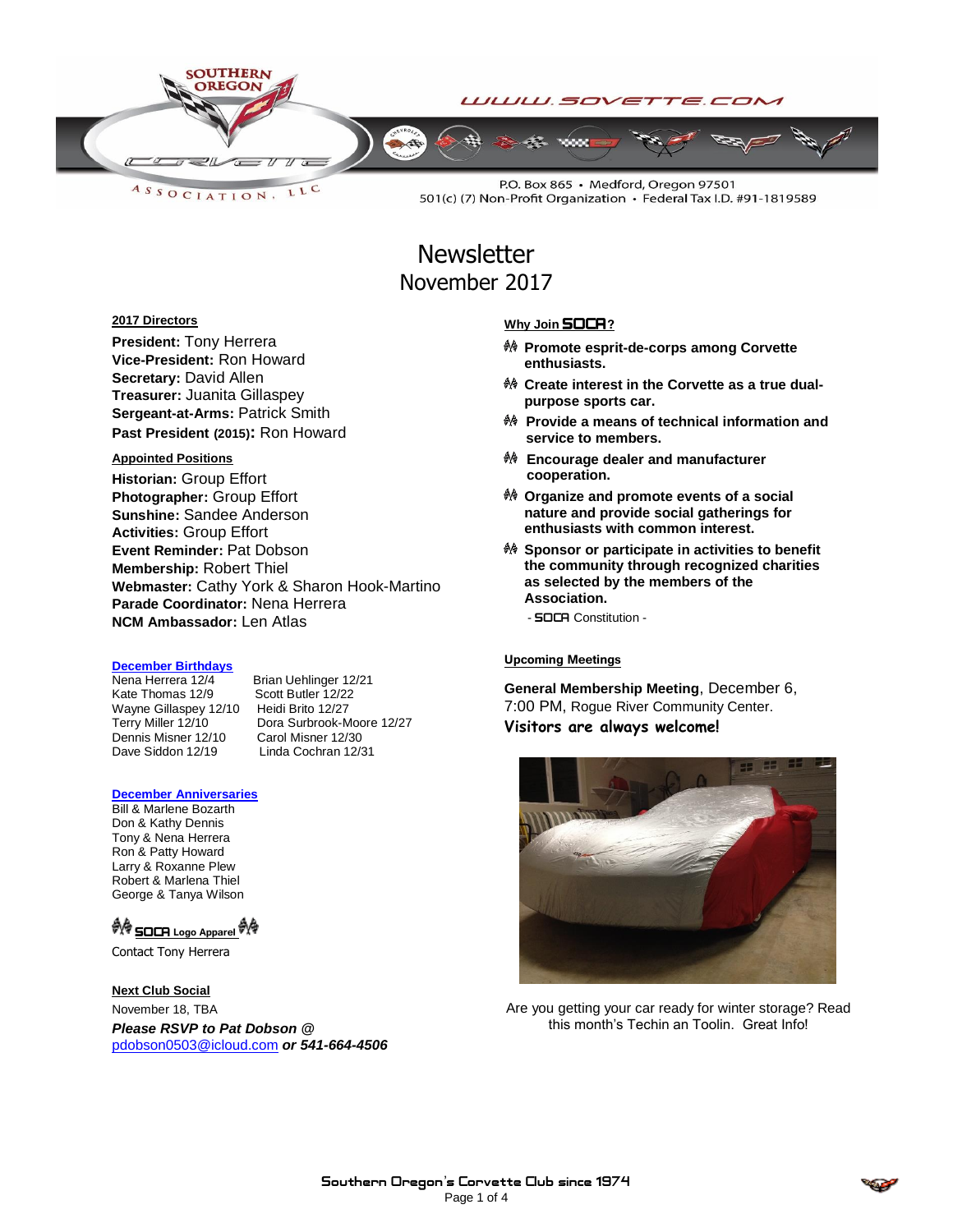# Events & Activities

November 1 – SOCA General Membership Meeting, 7:00 P.M., Rogue River Community Center, Rogue River

November 18- Social Details TBA

December 2 – Grants Pass Christmas Parade. Meet at the staging area in Grants Pass at  $6<sup>th</sup>$  & L St. at 5:00 P.M. At this time, we will be assigned our place in the parade. This also gives us time to decorate our cars.

December 6 – SOCA General Membership Meeting, 7:00 P.M., Rogue River Community Center, Rogue River

December 9<sup>th</sup> – SOCA Christmas Party @ Mac's Diner. Arrive at 5:00P.M; Dinner at 6:00P.M. Details TBA

> For additional events, information and links, go to the S.O.C.A. website Events Page <http://www.sovette.com/default.asp?pg=activities>

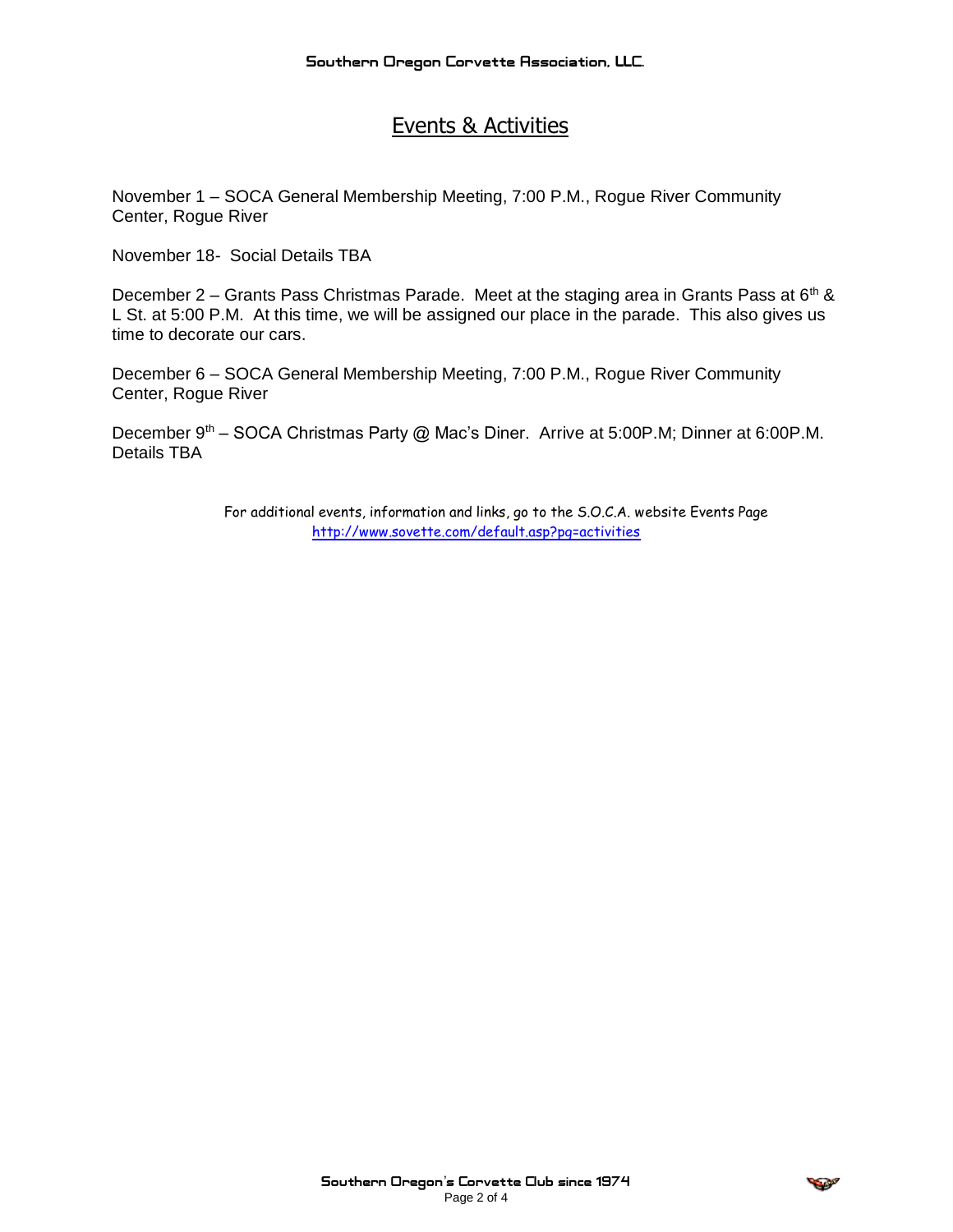

# **Winter Car Storage**

Good routine maintenance procedures recommend changing fluids in the engine, transmission, differential, brakes, cooling system, etc. at regular intervals depending upon operating conditions, e.g., short distance urban driving vs. long-distance highway travel vs. track time.

Storage intervals introduce additional conditions for consideration. Moisture sitting in or on the equipment over the winter means corrosion. However, oil, grease and air conditioning seals tend to dry out, and brake lining and clutches have been known to stick. Change intervals for brake fluid and coolant and engine oil in some cases (additive package) are time sensitive rather than mileage related.

The storage procedures for **Corvettes** prior to 1984 may vary somewhat from the procedures for later models, particularly with respect to the evolving technology of materials such as metal alloys, rubber, synthetics, and plastics used in engines, carburetion or injection, electronics and wiring, tires, interiors, fuel tanks, etc. Each **Corvette** owner should review his/her car's current maintenance schedule status and consider at least some of these conditions when placing the car into storage.

This article is oriented towards short to medium term storage, such as over several winter months and is not intended to cover all of the aspects involved with storage of the various **Corvette** models. Additional steps need to be taken for long-term storage, particularly with respect to engine care, etc.

**Exterior -** Wash the car thoroughly to remove any pollution, tree sap, bird droppings, etc. from the paint, including door jams, hood and trunk lid crevices. Assuming your **Convette** is already waxed (It is, isn't it); apply a "quick detailer spray" coat or two to augment the wax coat. Convertible tops should be vacuumed and washed with a mild detergent designed for vehicle vinyl or fabric top materials and allowed to dry thoroughly. Brake dust is very corrosive. Remove the wheels from the car and thoroughly clean the tires, wheels (inside and out) and wheel wells. "Quick detailer spray" also works well on wheels. Apply a quality rubber and vinyl dressing or protectant to the weather stripping and exterior trim. This is also a good time to lube the hood, door and trunk latches and locks and polish any chrome trim you may have in the engine compartment.

**Interior -** Spend some time and get everything really clean. Clean the carpets and the glass, inside and out. Clean and condition the leather seats, steering wheel, shift knob and boot. Sweat, soil and other contaminates can pre-maturely age untreated leather surfaces. Clean all the interior nooks and crannies, under the seats and behind the pedal cluster. Clean the trunk and spare tire carrier.

**Change Oil & Filter -** Change the oil and filter just prior to storage. Oil becomes acidic in use and absorbs moisture (a natural byproduct of combustion) and will evaporate out of the old oil and condense on the engine internals causing corrosion. Synthetic oil typically has a stronger additive package which helps to combat the corrosive elements.

**Anti-freeze –** Check the anti-freeze for sufficient protection for anticipated storage temperatures.

**Over-inflate Tires –** Increase tire pressure to perhaps 40 psi or to the maximum cold pressure specified on the sidewall. This will offset the pressure drop with ambient temp. Flat spotting from storage is less of an issue with today's radial tires. Any flat spotting that does occur usually diminishes quickly with a few minutes of normal driving. Some say to put the car on blocks, but with modern independent suspension, it is not good to leave it 'un-sprung' for long periods. (Note that suspension bushings are always torqued at normal ride height.)

**Gas Up -** Fill gas tank with fresh, premium fuel preferably without ethanol. A partially filled tank will corrode from condensation and ethanol attracts moisture from the air. Add a gasoline stabilizer such as Stabil before putting in the gas. Run the engine a while to make sure that the stabilized gas has filled the entire fuel system.

**Battery –** Clean cable connections, battery tray and hold down brackets. Top off with distilled water unless the battery is sealed. Newer Corvettes (1984 to present) have a number of onboard circuits drawing power when the ignition is "off". A battery maintainer such as a Battery Tender (1.25 amp) or Schumacher (1.5 amp), will fully charge the battery and automatically maintain the optimal charge level without overcharging.